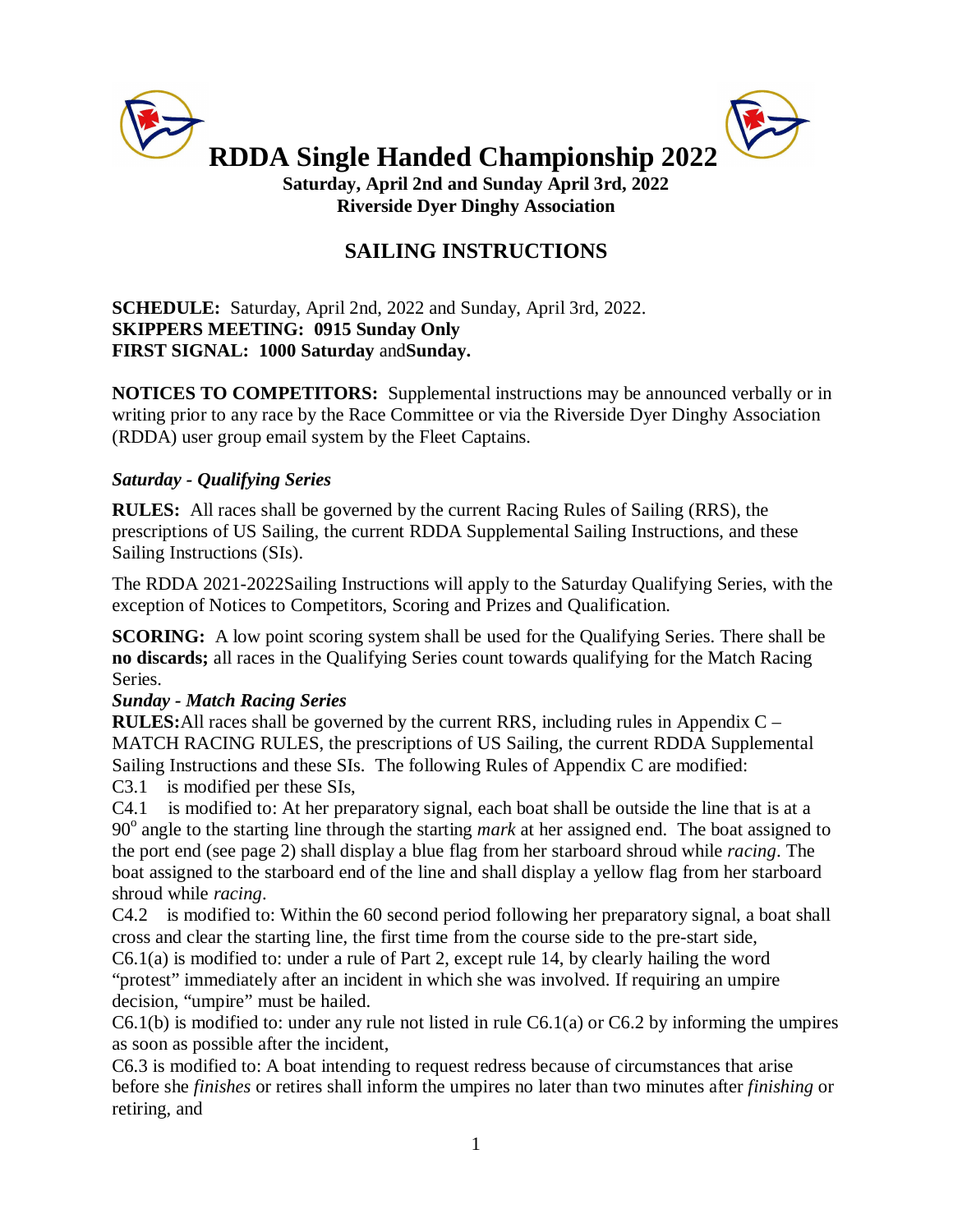C6.4(a) is deleted. C6.4(b) is modified to only include "No written *protest* or request for redress is required"

## **RACES:**

**Saturday:** As many races will be run on Saturday for the Qualifying Series as practical within a two-hour time limit. One race will constitute a qualifying series.

**Sunday**: Races will be run according to the RDDA Match Race Elimination Championship Round diagram outlined in Appendix B to these SIs. Should the Match Racing Series not be completed, the Single Handed Champion (and associated runner up positions) will be determined by the outcome of the Saturday Qualifying Series. Each match in round 1, 2 and 3 will be best 2 out-of-3 races with the low numbered seed (1 is low, 16 is high) competitor having the Starboard end of the starting line for races 1 and 3, if required, of each match. Round 4 and 5 matches will be best 2 out of 3 races with ends determined by a coin toss.

If conditions on Sunday prevent sailing, then the results from Saturday's Qualifying Series will be used to determine the Single Handed Champion.

If conditions on Saturday prevent sailing, then on Sunday a maximum of 3 fleet races will qualify a smaller group of 4 to 8 boats for a match racing series also held on Sunday. The Race Committee PRO will make the determination based on the prevailing conditions.

If conditions on both Saturday and Sunday prevent sailing, then there will be no Single Handed Champion this year.

#### **The instructions below pertain to the Sunday Match Racing Series only.** *Participants*

Participants in the Match Racing Series will consist of the top sixteen (16) available finishers from the previous day's fleet racing portion of the event as scored by the Low Point System in Appendix A4 of the RRS with no discard. The Race Committee reserves the right to take a lower number of competitors into the Match Racing Series of the Single Handed Championship if conditions do not allow for sixteen competitors.

## *Courses*

The Course will be set at the discretion of the Race Committee and may include course W2 or W4. All Match Race marks must be left to starboard. See Appendix A of these SIs.The Race Committee may set a new course for the next start while the competitors are still racing on the existing course. The marks of the new course will be a different color than the prior course. The color and bearing with be communicated to the competitors using a verbal hail.

#### *Marks of the Course*

Marks of the course will be inflatable balls, the start pin, the finish pin and the associated Race Committee boats.

The Start/finish line will be defined by a floating buoy with a flag attached at one end of the line and a floating buoy with a flagon the other end of the line ora staff with a flag on a Race Committee Boat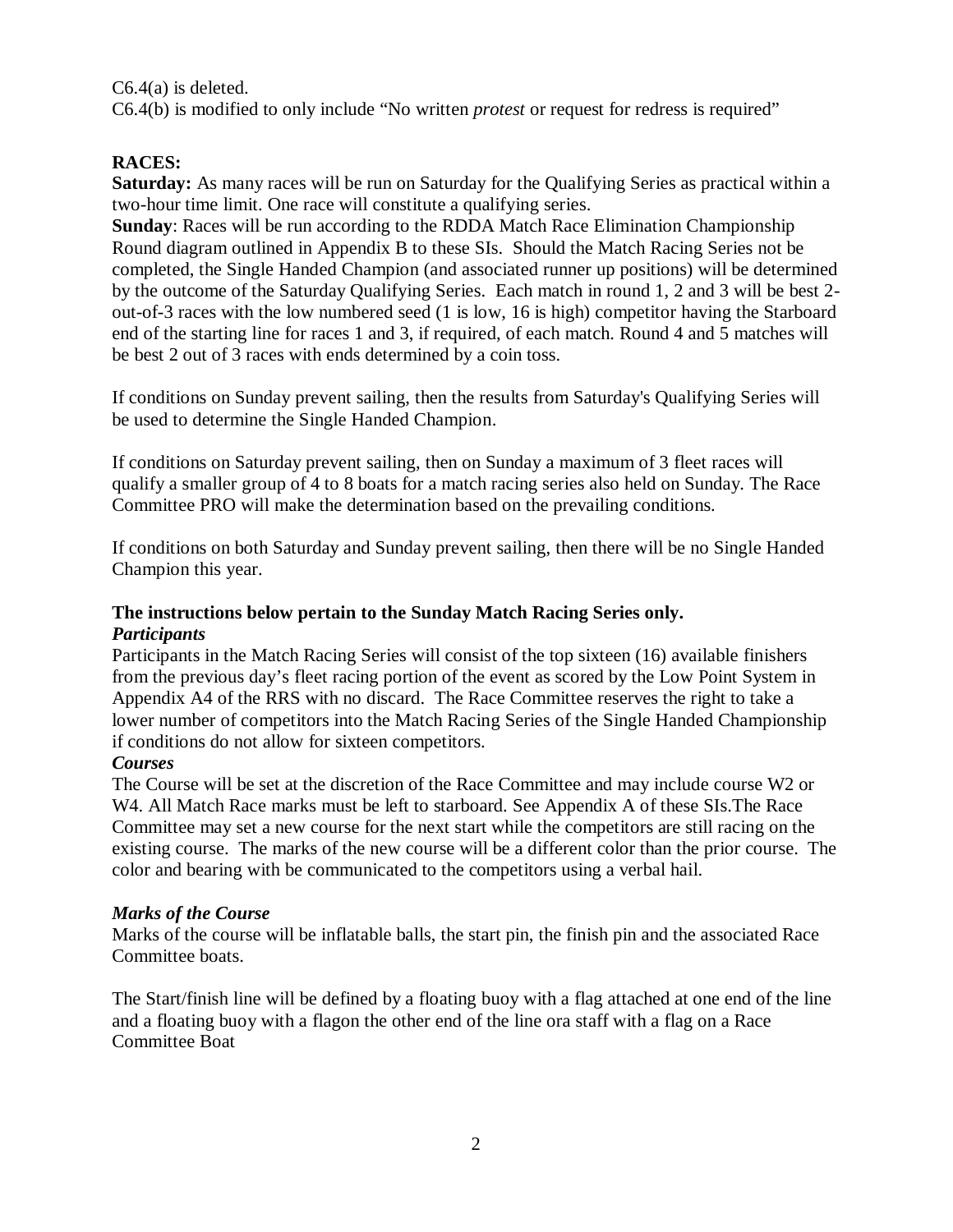#### *Starting Sequence*

| The starting sequence below shall be used for all races. This modifies RRS C3.1. |  |
|----------------------------------------------------------------------------------|--|
|                                                                                  |  |

| Sound                                            | Means                            |  |
|--------------------------------------------------|----------------------------------|--|
| <b>Repeated horn Attention</b>                   | <b>Announce Round</b>            |  |
| Three Long horns                                 | Warning                          |  |
| Two Long horns                                   | Preparatory                      |  |
| One Long                                         | End of pre-start entry           |  |
| Whistle**                                        | <b>Failure to enter properly</b> |  |
| Three short horns                                |                                  |  |
| :20<br>Two short horns                           |                                  |  |
| :10<br>One short horn                            |                                  |  |
| $:05, 04, 03, 02, 01$ one short horn each second |                                  |  |
| One Long                                         | Start                            |  |
|                                                  |                                  |  |

## \*\* ONLY SIGNALED IF A BOAT HAS NOT ENTERED THE STARTING AREA BY 1:00. IT SHALL BE THE UMPIRE'S RESPONSIBILITY TO CALL A PENALTY ON THE OFFENDING BOAT.

Subsequent races will start after a brief announcement of the next boats competing. The Race Committee will endeavor to announce the "on deck" competitors as well.

#### *Umpires and Protests*

On-water umpiring will be provided for each match. The decision of the on-water umpires will be final.

#### *Scoring*

The first boat to win 2 races in each match will proceed to the next round or, if the final match, be declared winner.

**PARTICIPANTS' RESPONSIBILITIES:** As a condition precedent to his or her participation in any race or series (including without limitation all activities relating thereto) sponsored or undertaken by the Riverside Yacht Club, Inc. or the Riverside Dyer Dinghy Association, each participant agrees that the safety of the boat and its crew and the decision whether or not to start or continue a race is solely his or her responsibility, and each boat and each participant waives any and all claims, including without limitation any claim in respect of assistance given or not given, against Riverside Yacht Club, Inc. or the Riverside Dyer Dinghy Association, and their respective officers, directors, members, committees, employees, or agents, for any injury or damage resulting from such participation.

#### **The RDDA strongly recommends that sailors planning to frostbite wear a dry suit while sailing.**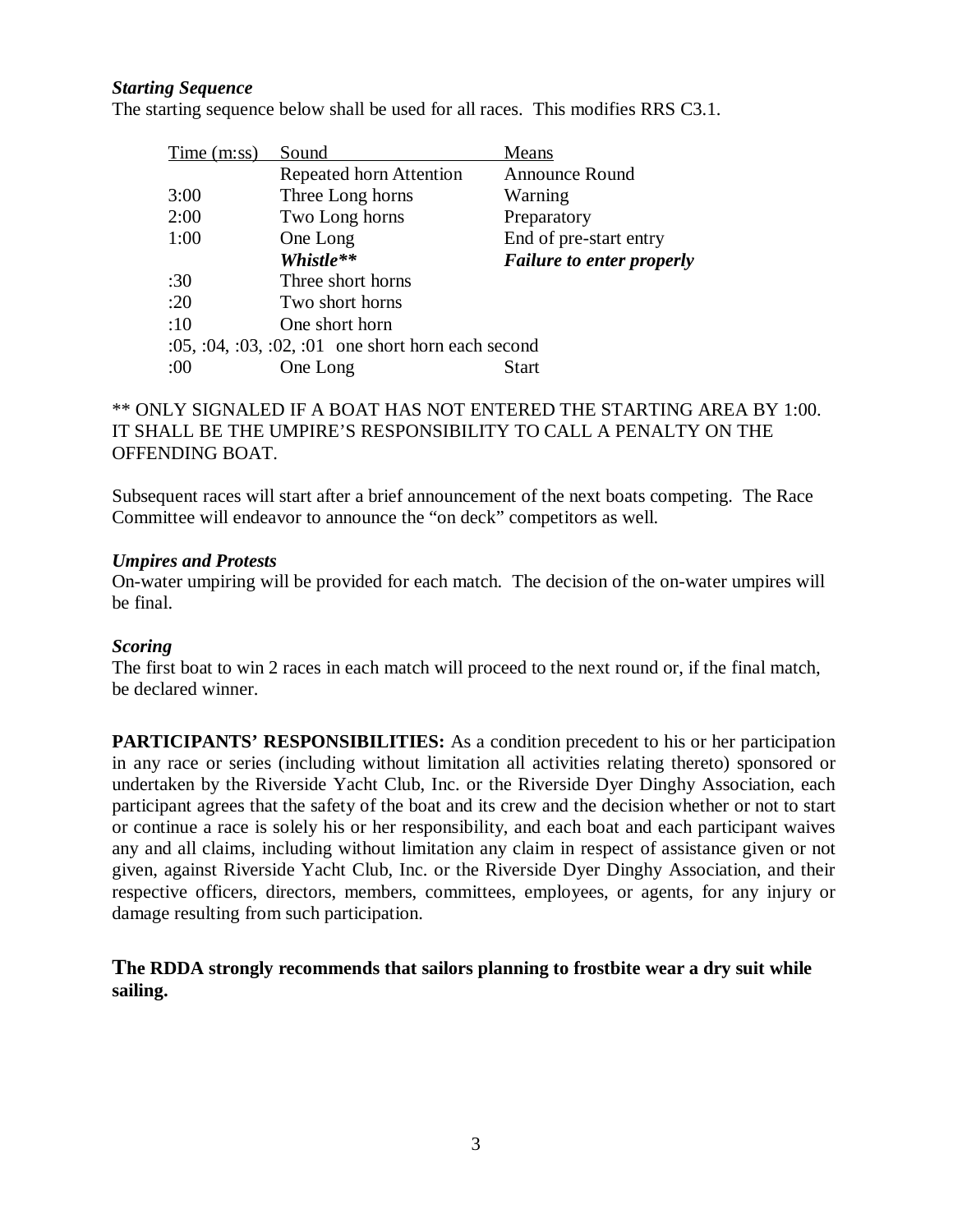

**Course 2 – W4** Start –  $W1 - L1 - W2$  - Finish

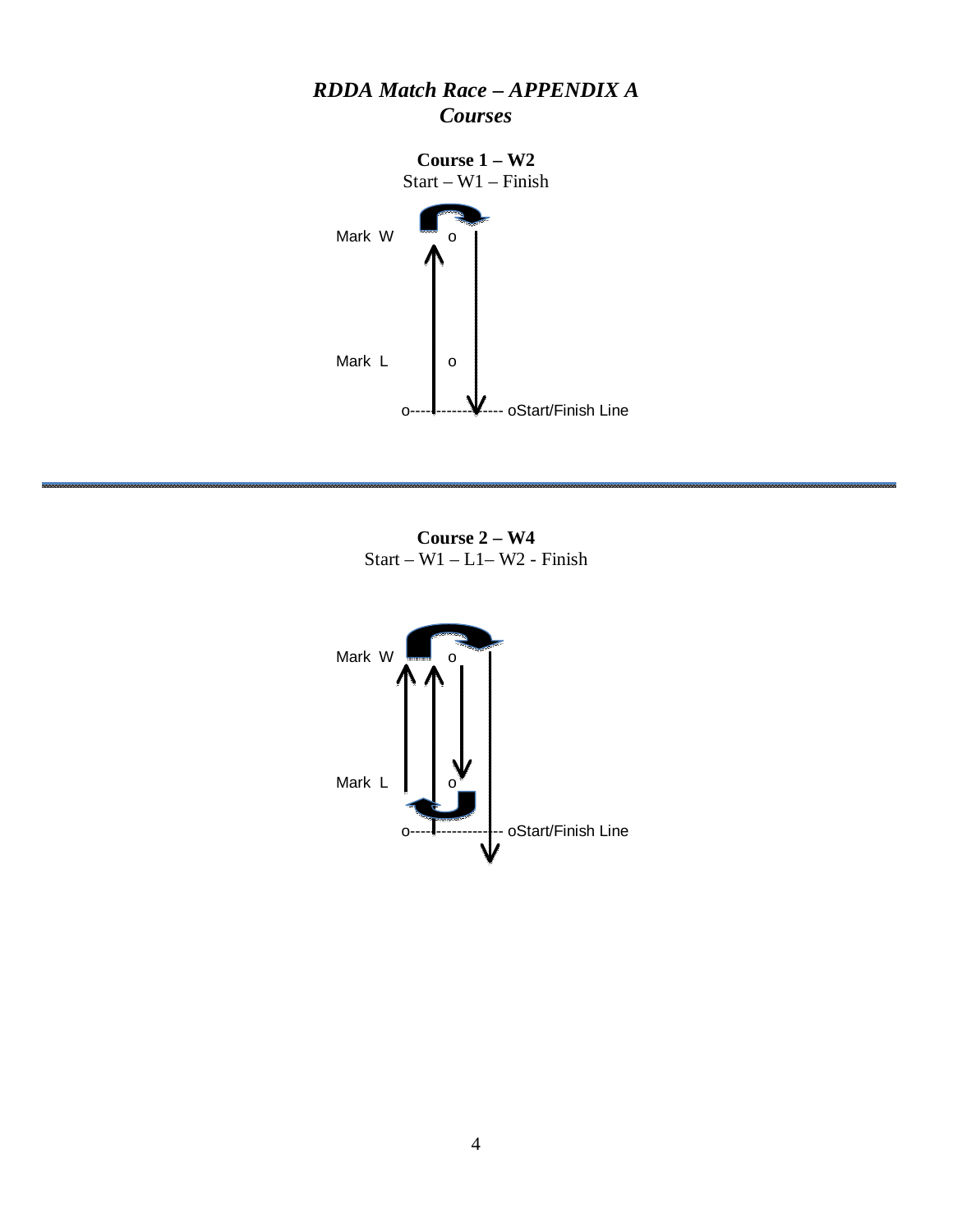